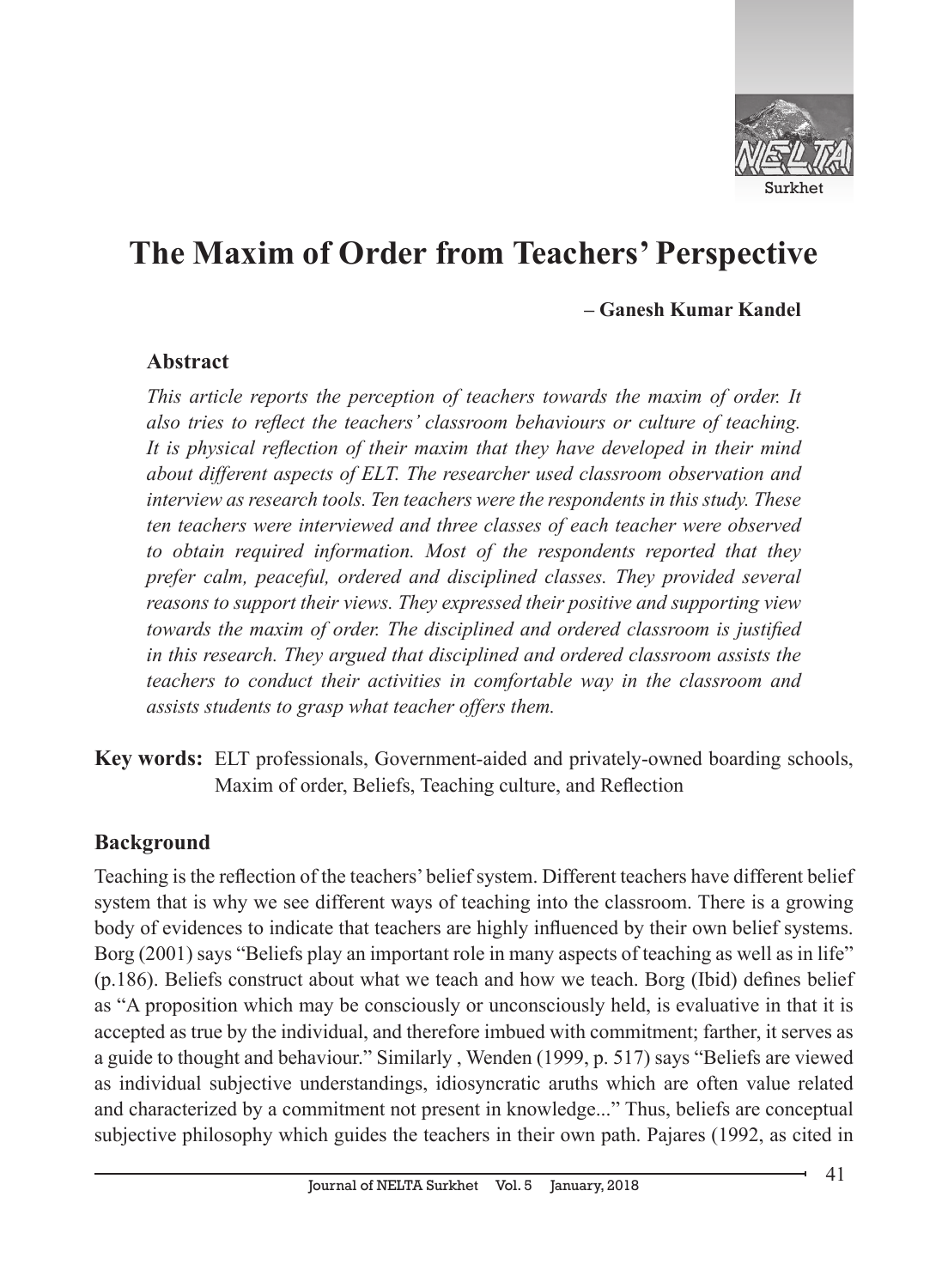William & Burden 2007 p.56) says "These had a greater influence than teachers' knowledge on the way they planned their lesson, on the kind of decision they made and on their general classroom practice."

Belief system has greater influence on ELT professionals and their classroom behaviour. Understanding teachers' belief is essential for imporving teaching practices and teacher education programmes. Classroom practices are based on the belief system. These belief systems of teachers are grounded in their personal experience and it is highly resistance to change.

The belief and thinking process underline teachers' classroom actions. Teachers' beliefs about what learning affect everything that they do in the classroom, whether these beliefs are implicit or explicit. The belief system given in William and Burden (2007, pp.57-64) are; belief about learners, beliefs about learning and teachers' belief about themselves. Similarly, Richard and Lockhart (2005, pp.32-41) mention the following beliefs: beliefs about English, beliefs about learning, beliefs about teaching, beliefs about the program and the curriculum and beliefs about language teaching as a profession. What and how the teacher presents himself/herself in the classroom is the reflection of what beliefs he/she has about learning, teaching, curriculum and professions. Teachers' individual belief system serves as the background to much of teachers' decision making and action and hence constitute the culture of teaching. Teachers' individual value system or belief system constitutes the principle of teaching or teachers' maxims in language teaching.

# **Teachers' Maxims in Language Teaching**

Teachers' belief and value system constitute the teachers' maxims. Richard and Lockhart (1994, as given in Richard 1996, p.284) view "These beliefs and values serve as the background to much of the teachers' decision making and action and hence constitute what has been termed the culture of teaching." Following Cobuild English language dictionary, as given in Richards (1994, p.286) Maxim refers "A rule for good or sensible behavior, especially one which is in the form of a proverb or short saying." These maxims guide the teachers' actions. So, these maxims are personal working principles which reflect teachers' individual philosophies of teaching, developed from their own personal belief and value systems. Elebz (1981, in Richards 1996, p.293) talks about "Principles of practice" which corresponds with maxim. So, these maxims can also be termed as principles of practice. Anyway, teachers' maxims are personal working principles which reflect teachers' individual philosophies of teaching. These individual philosophies are developed from their experience of teaching and learning, their teacher education experiences and from their own personal belief and value system. Teachers' maxim is always personal and buttom up. These types of maxims are self guiding which are not borrowed from somebody else but evolved from persons' own beliefs or values. Different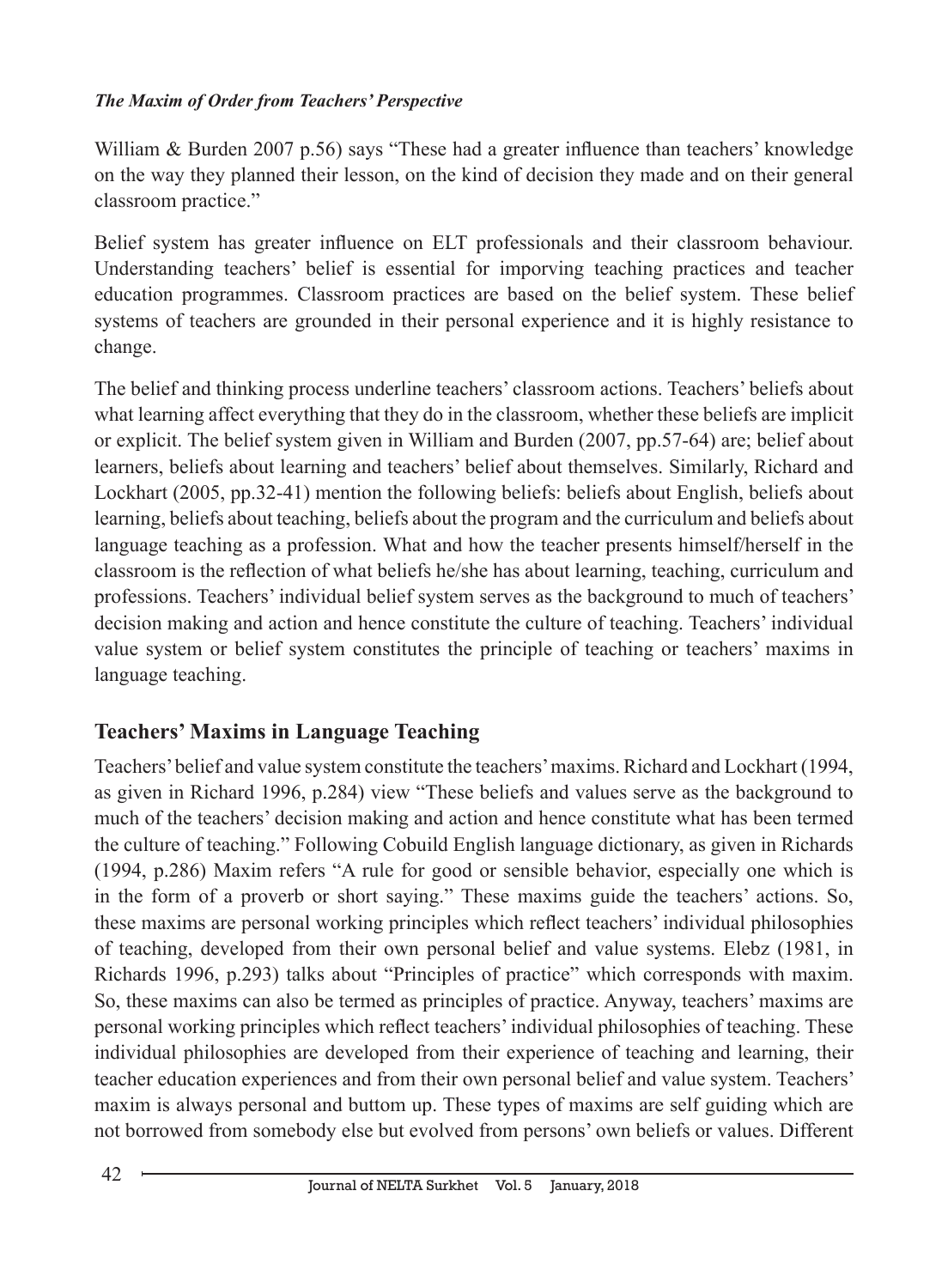types of maxims are constructed on the basis of personal beliefs or value systems which are not fixed or static. That's why Maxims are dynamic and flexible rather than static of fixed.

# **Types of Teachers' Maxims**

There are several types of teachers' maxims given in Richards (1996, pp.287-292) which are as follows:

- l The Maxim of Involvement: This maxim follows the learners' interest to maintain students' involvement.
- The Maxim of Planning: This maxim allows the teacher to plan their teaching and try to follow it. Regarding this Woods in Richards (1996, p.289) says "For the teacher, the preplanned curriculum was the central in her thinking."
- The Maxim of Encouragement: This maxim seeks ways to encourage students learning. There is informal relationship between teacher and students. Regarding this, Tsui (1995, p. 357) comments "Students did not have to stand up to great him, and they didn't have to raise their hands or stand up and there was a lot more laughter."
- $\bullet$  The Maxim of Order: The teacher, who follows this maxim, maintains order and discipline througut out the lesson. Richards (1996, pp.289-290) exemplifies a secondary level female teacher whose class is considered as one of the best in the school because of the students' academic result and their well disciplined behaviour. She conducted her class in somewhat formal teacher-centered manner and judged her lessons as effective according to whether they accomplished what was planned and achieved their learning outcomes. This maxim is in favours of formal relationship between teachers and students and prioritizes for formal teacher-centered classroom rather than student-centered classroom.

# **The Study**

The maxim of order is being followed by so many teachers in our context. It is against recently developed student centered methods. Teachers are quite familiar that the classroom should be much democratic and interactive to ensure the maximum participation of students in teaching learning activities. But they are found doing their activities with help of loud unpleasant voice and strong command regarding what to do and what not to do in the classroom. Moreover, teachers are often found controlling class with the help of stick or corporal punishment. Why are they doing so even if being much familiar with other maxims which are corresponded with new approach and methods. It was urgently realized to research the teachers' perception towards the maxim of order. The study was carried out to seek the answers of the following questions:

- What are teachers' perceptions towards the maxim of order?
- What are teachers' classroom behaviour (culture of teaching) in terms of ordered and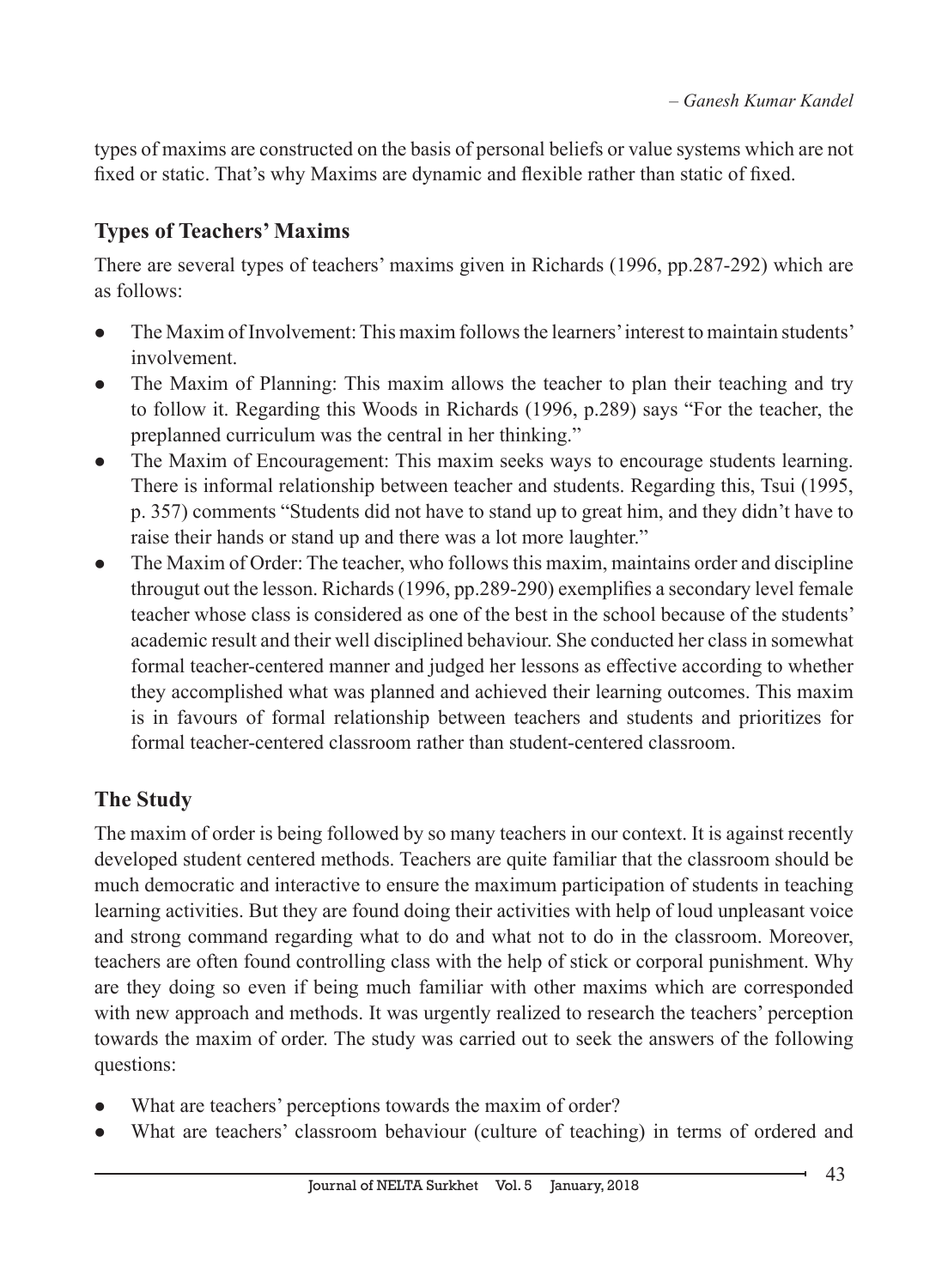disciplined classroom, class controlling strategies, students' and teachers' role and relationship in the class, teaching methods and students' participation in teaching learning process?

What may be the pedagogical implications of the study?

The English language teachers of secondary level teaching in both government-aided schools and privately-owned boarding schools were the population of my study. I purposively selected five government-aided and five privately-ownedsecondary level boarding schools of Surkhet district. I selected one teacher from each school purposively and got interview with them taking the help of recording device. I observed three classes of each selected teachers of governmentaided and privately-owned secondary level boarding schools after taking permission for the classroom observation. The research helped to understand the teachers' perception and their classroom behaviours with the help of the interview and classroom observation checklist.

### **Analysis and Interpretation**

Qualitative analysis was used in this study because it is useful where:

- $\bullet$  Little is known about the research area.
- $\bullet$  Richer understanding is sought.
- More in-depth information is needed.
- There are already existing sources such as diaries, students' assignments, video recording, and reports.(Norton 2009, p.116)

Teachers' maxim is an abstract concept. Teachers' classroom behaviour is the reflection of such maxims. It is needed to collect the in-depth information of such abstract concept. So I collected various information about teachers' perception towards the maxim of order. The data were collected from interview and classroom observation checklist. I used qualitative approach to analyze and interpret data. Different headings and sub-headings were created to interpret the information. I presented the direct quotation of speech of the interviewee as the evidence data for the qualitative research. I made the interpretation of findings through triangulation of the data collected from two sources: interview and observation checklist.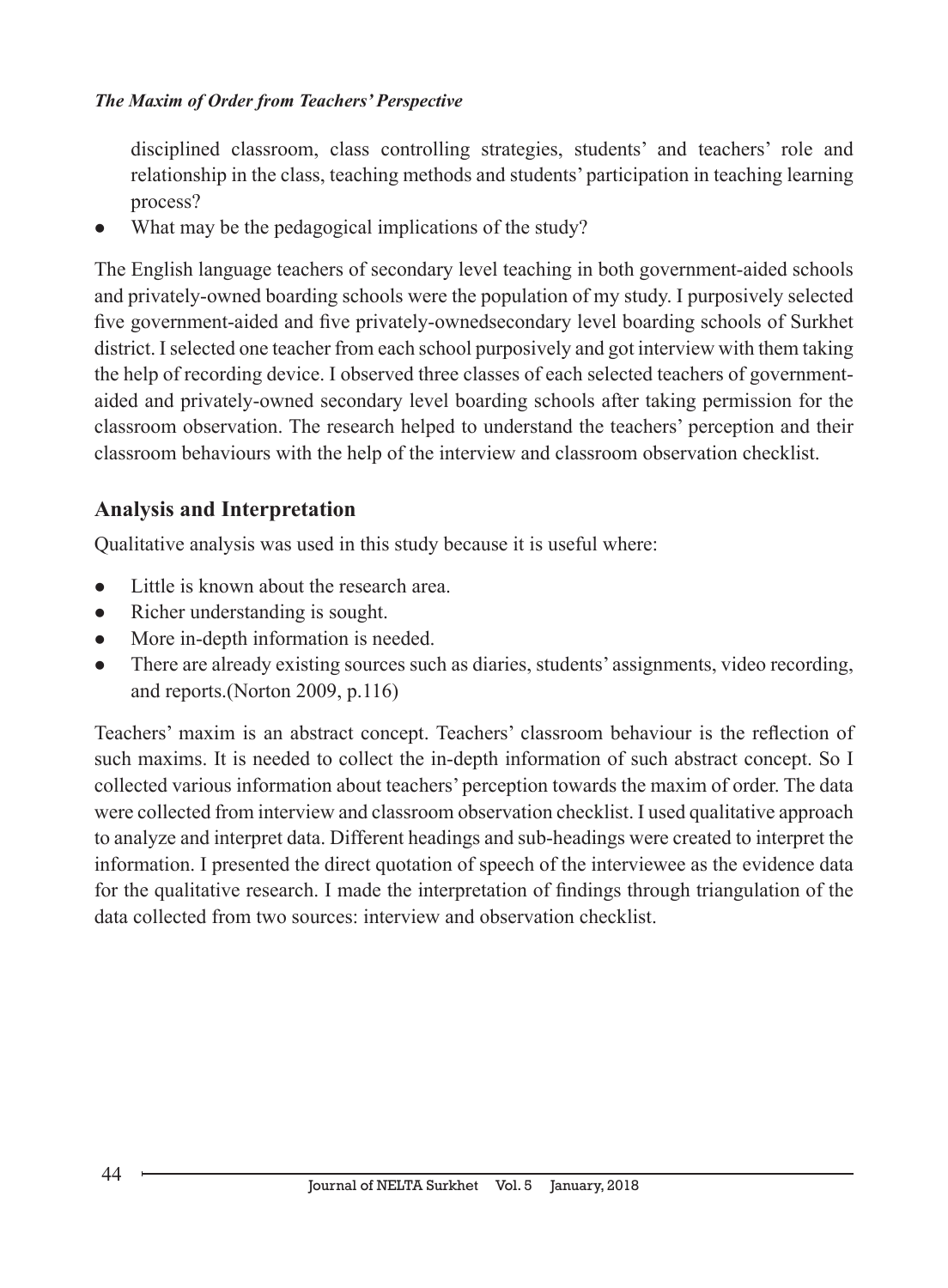# **Result**

### **Classroom Observation Holistic Data**

#### **Table No. 1**

|                  | <b>Item/Scale</b>                                             | Yes $(\% )$    | No $(\% )$ | <b>Remarks</b> |
|------------------|---------------------------------------------------------------|----------------|------------|----------------|
| 1.               | Maintenance of order and discipline                           |                |            |                |
| $\mathbf{i}$ .   | Maintains peaceful and calm environment thoughtout the lesson | 90%            | 10%        |                |
| ii.              | Behaves in an authoritative way                               | 80%            | 20%        |                |
| iii.             | Neglects students' questions                                  |                | 100%       |                |
| iv.              | Discourages interaction in classroom                          | 20%            | 80%        |                |
| V.               | Judges the students' activities carefully                     | 70%            | 30%        |                |
| 2.               | Strategies applied to control the classroom                   |                |            |                |
| $i$ .            | Scolds to students                                            | 50%            | 50%        |                |
| ii.              | Uses sticks in the classroom                                  | 10%            | 90%        |                |
| iii.             | Gives order to students                                       | 70%            | 30%        |                |
| iv.              | Tells jokes, stories etc to students                          | 30%            | 70%        |                |
| V.               | Gives some tasks to students                                  | 40%            | 60%        |                |
| vi.              | Involves students into different activities                   | 20%            | 80%        |                |
|                  | vii. Humiliates student who speaks in the classroom           | 30%            | 70%        |                |
| 3.               | Role in the classroom                                         |                |            |                |
| $i$ .            | Students as an active participant                             | 30%            | 70%        |                |
| ii.              | Students as passive listener                                  | 70%            | 30%        |                |
| iii.             | Teacher as facilitator                                        | 20%            | 80%        |                |
| iv.              | Teacher as an authoritative power                             | 80%            | 20%        |                |
| V.               | Other roles                                                   |                | 100%       |                |
| $\overline{4}$ . | <b>Teaching Methods</b>                                       |                |            |                |
| $i$ .            | GT method                                                     | 30%            | 70%        |                |
| ii.              | Direct method                                                 | 50%            | 50%        |                |
| iii.             | Audio-lingual method                                          |                | 100%       |                |
| iv.              | Communicative method                                          | 10%            | 90%        |                |
| V.               | Other methods                                                 | 10%            | 90%        |                |
| 5.               | Teacher's relationship with students                          |                |            |                |
| $i$ .            | Knows all students' name                                      | 70%            | 30%        |                |
| ii.              | Gives attention to an individual                              | 10%            | 90%        |                |
| iii.             | Asks personal matter of students                              | 20%            | 80%        |                |
| iv.              | Students feel easy while talking with teacher                 | 50%            | 50%        |                |
| V.               | Students ask unnecessary questions                            | $\overline{a}$ | 100%       |                |
| vi.              | Students feel relaxed in the classroom                        | 20%            | 80%        |                |
|                  | vii. Students talk frequently with teacher                    | 20%            | 80%        |                |
|                  | viii. Teacher smiles before starting the lesson               | 40%            | 60%        |                |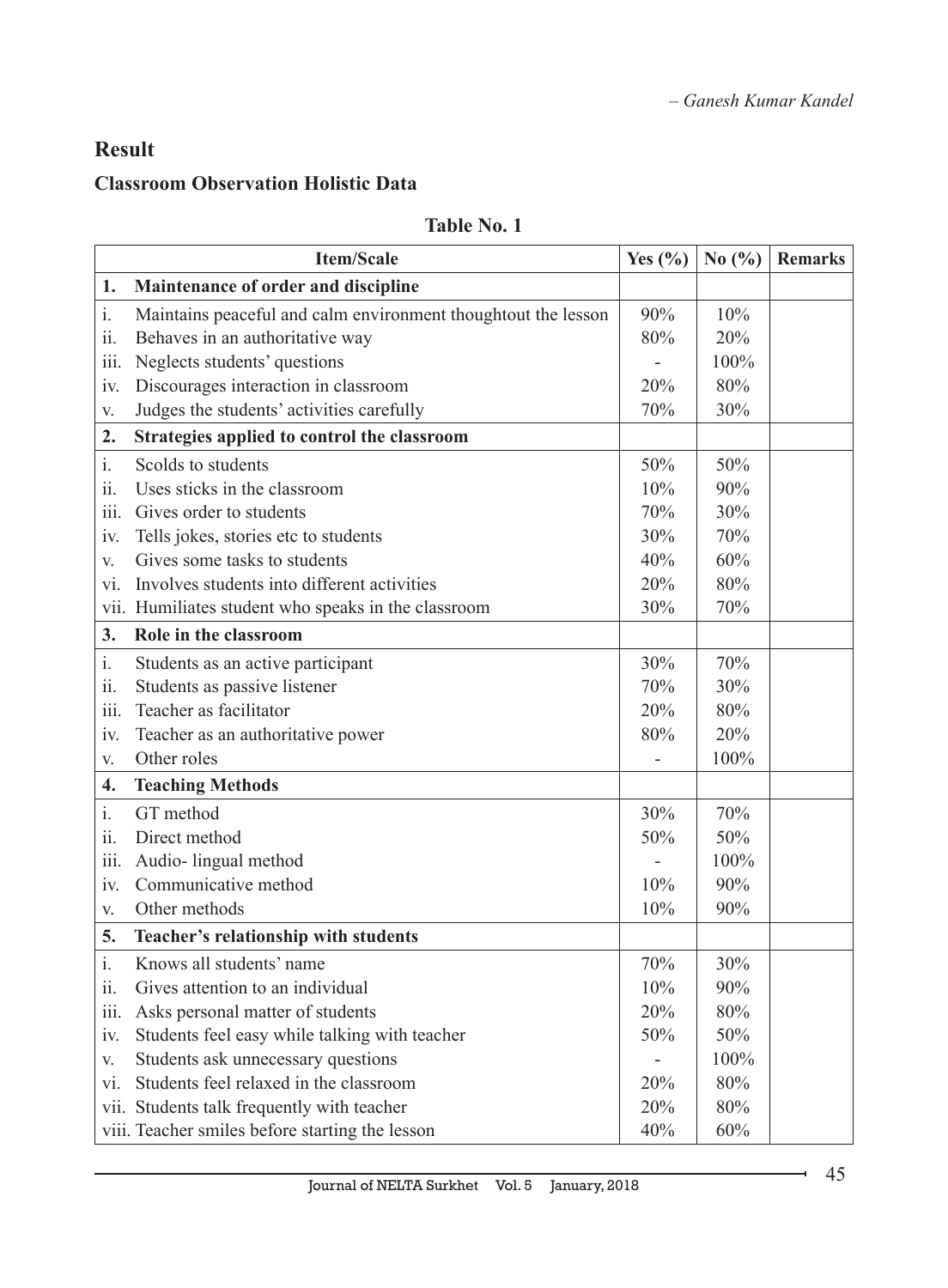| <b>Item/Scale</b> |                                                                   | Yes $(\%$ | No $(\% )$ | <b>Remarks</b> |
|-------------------|-------------------------------------------------------------------|-----------|------------|----------------|
| 6.                | Students participation in teaching learning process               |           |            |                |
|                   | Students' participation in group and pair work                    |           | $100\%$    |                |
| ii.               | Students' ownership in learning                                   | 30%       | 70%        |                |
| 111.              | Encourages students to interact in the classroom                  | 50%       | 50%        |                |
|                   | iv. Delivers all content in one way                               | 50%       | 50%        |                |
| V.                | Asks several questions to students                                | 70%       | 30%        |                |
| V1.               | Encourages students to share their ideas, feeling and experiences | 20%       | 80%        |                |

Six main items including thirty five sub-items were observed to find out the teachers' classroom behaviour/culture of teaching in the classroom. These types of teachers' classroom behaviours were the reflection of his/her belief system and maxims. The above given table shows that most of the teachers' maintained order and discipline throughout the lesson. In order to maintain ordered and disciplined classroom, they behaved in an authoritative way discoursing interaction in the classroom. Students were found being passive listener. Teachers were found maintaining order and discipline in the classroom giving order and threaten to students. Most of the teachers were found using teacher centered method and not providing individual care to students. Surpringly, I found only few teachers encouraging students to share ideas, experience and feelings. All of the above mentioned teachers whether they were from government-aided or privately –owned boarding schools showed their positive attitude towards the maxim of order which had been reflected in their classroom behaviour/way of teaching in the classroom

### **Interview with Teachers**

 I got interview to collect the feeling, experiences and perceived attitudes of the English language teachers towards the maxim of order. I took their perception and views on different aspects and analyzed according keeping them into different key points.

### **Key point 1: Maintenance of order and discipline**

Almost all the teachers expressed their attitude in favour of ordered and disciplined classroom.

### **Key point 2: Class controlling strategies**

Almost all the teachers opined that they follow different class controlling strategies to maintain ordered and disciplined classroom.

### **Key point 3: Classroom environment**

Most of the teachers accepted that calm and peaceful environment was very much important in ELT classroom. They argued that calm and peaceful environment is essential for both effective teaching and meaningful learning.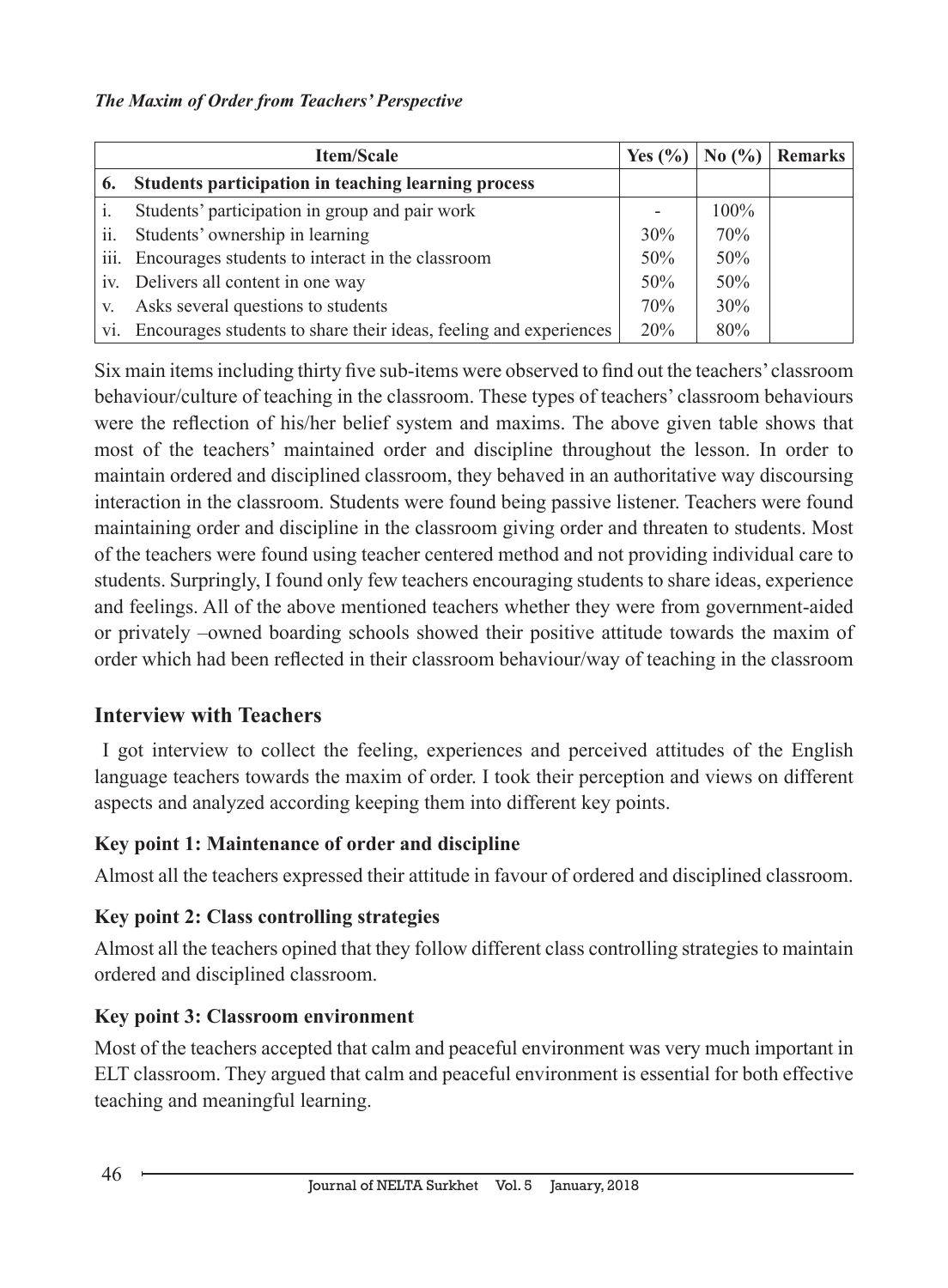### **Key point 4: Students' talking in the classroom**

Most of the teacher expressed their attitude against students talking into the classroom. Only difference was that some of them expressed their views directly where as some expressed indirectly against students' talking in the class.

### **Key point 5: Relationship with students**

Most of the teachers(7 out of 10) expressed their view in favours of formal relationship with students.

### **Key point 6: Group and pair work**

All the teachers argued that they conducted group and pair work in the classroom.

### **Key point 7: Different ELT Methods**

Majority of the teachers opined their view in favour of GT and Direct method.

### **Key point 8: Students' role in the classroom**

Most of the teachers (8 out of 10) expressed that their students played the role of active participant in the classroom.

### **Key point 9: Respect and Greeting from students**

Almost all the teachers (except 1) replied that they wanted to be respected and greeted from their students.

### **Key point 10: Teachers as all in all in the class**

Most of the teachers (9 out of 10) rejected their role as all in all in the classroom. They argued that teachers (They) were also learners.

The above depicted teachers' response on different aspects shows that the teachers are in favours of maxim of order. It is justified that teachers enjoy ordered and disciplined classroom.

### **Discussions of Findings**

Through the triangulation of research tools, information is taken from the respondents. The findings are derived after cross-checking of information obtained through interview and classroom observation. Most of the teachers were found very much positive and in favours of maxim of order. Many of them preferred giving order to the students to keep peaceful and calm environment in their classes. They were found playing the role of authoritative power in the classroom even if they expressed quite contrasting opinions in their interview. All most all of them enjoyed keeping formal relationship in the classes with students. Most of them seemed preferring traditional teacher-centered method even if their opinions on interview were different. Most of them expressed their opinions in favours of group and pair work.